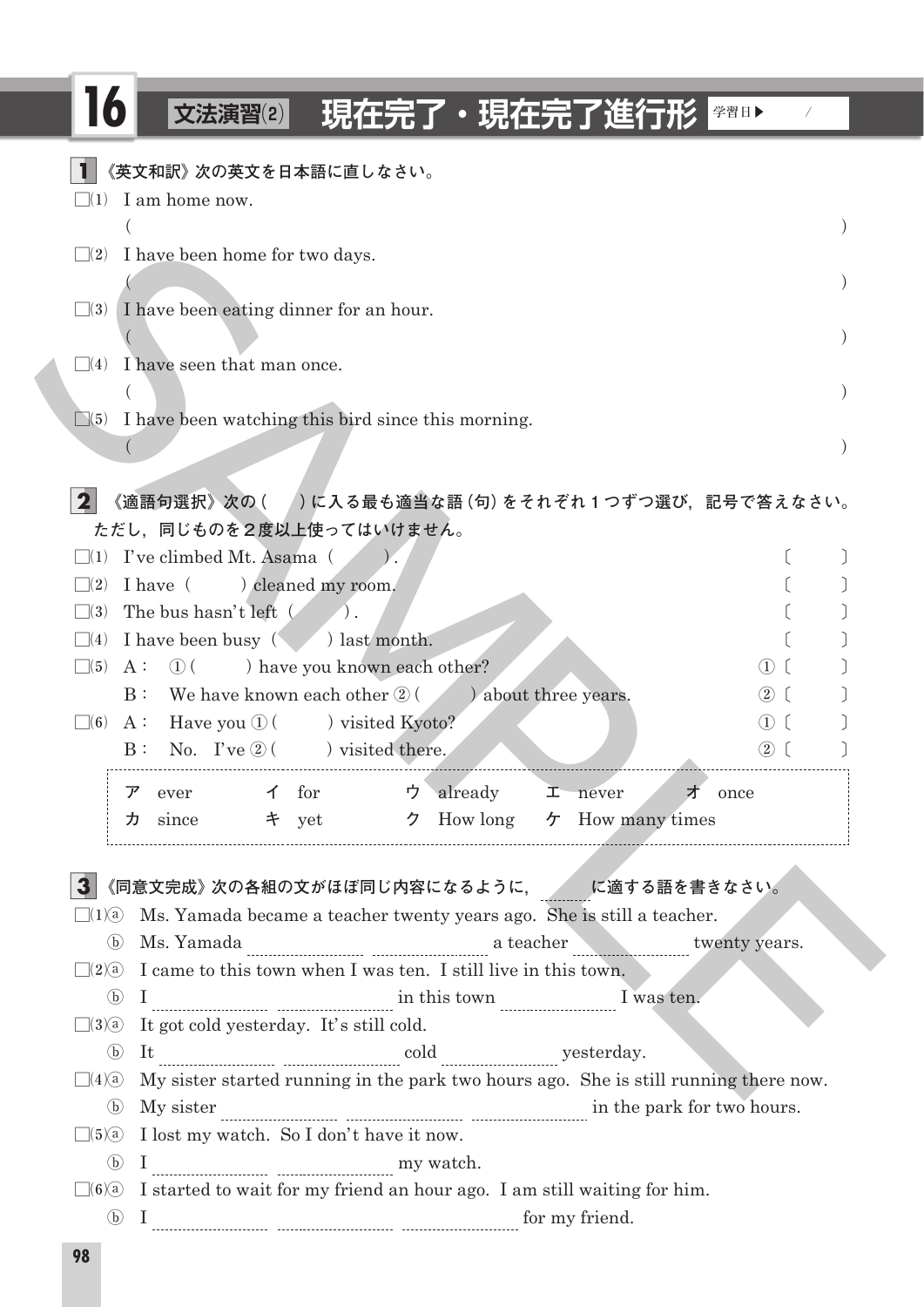| 《適語句補充》次の日本文に合う英文になるように, に適する語を書きなさい。 | □(1) わたしは以前,アメリカへ行ったことがあります。                                                                                                                                                                                                                                                                                |
|---------------------------------------|-------------------------------------------------------------------------------------------------------------------------------------------------------------------------------------------------------------------------------------------------------------------------------------------------------------|
|                                       |                                                                                                                                                                                                                                                                                                             |
|                                       | $\Box$ (2) 彼は昨年,日本に来ました。                                                                                                                                                                                                                                                                                    |
|                                       |                                                                                                                                                                                                                                                                                                             |
|                                       | □(3) わたしはここで写真を撮ったことが何度もあります。                                                                                                                                                                                                                                                                               |
|                                       |                                                                                                                                                                                                                                                                                                             |
|                                       | □(4) わたしの母はずっとそのコンピュータを使っています。                                                                                                                                                                                                                                                                              |
|                                       | My mother <u>music computer</u> computer.                                                                                                                                                                                                                                                                   |
|                                       | □(5) わたしはまだ昼食を食べていません。                                                                                                                                                                                                                                                                                      |
|                                       | $\frac{1}{2}$ had lunch $\frac{1}{2}$ had lunch $\frac{1}{2}$                                                                                                                                                                                                                                               |
|                                       | □⑹ 彼らはもうそのボールを見つけましたか。── はい,見つけました。                                                                                                                                                                                                                                                                         |
|                                       | $\frac{1}{2}$ they found the ball $\frac{1}{2}$ $\frac{1}{2}$ $\frac{1}{2}$ $\frac{1}{2}$ $\frac{1}{2}$ $\frac{1}{2}$ $\frac{1}{2}$ $\frac{1}{2}$ $\frac{1}{2}$ $\frac{1}{2}$ $\frac{1}{2}$ $\frac{1}{2}$ $\frac{1}{2}$ $\frac{1}{2}$ $\frac{1}{2}$ $\frac{1}{2}$ $\frac{1}{2}$ $\frac{1}{2}$ $\frac{1}{2}$ |
|                                       | □(7) あなたは今日、どのくらい長くここで働いているのですか。─ 7時間です。                                                                                                                                                                                                                                                                    |
|                                       | you working here today?                                                                                                                                                                                                                                                                                     |
|                                       | seven hours.                                                                                                                                                                                                                                                                                                |
|                                       | 《指示書きかえ》次の文を、〔 】内の指示に従って書きかえなさい。<br>$\Box$ (1) I used this bike last week. 〔否定文に〕<br>$\square$ (2) It has been raining since last Sunday. 〔否定文に〕                                                                                                                                                            |
|                                       | □⑶ You have wanted a computer for a long time. (疑問文に書きかえ,yesで答えなさい〕                                                                                                                                                                                                                                         |
| 5.                                    |                                                                                                                                                                                                                                                                                                             |
|                                       |                                                                                                                                                                                                                                                                                                             |
|                                       | ](4) She has been sick in bed since yesterday. 〔疑問文に書きかえ,noで答えなさい〕                                                                                                                                                                                                                                          |
|                                       | □(5) We live in this town. 〔文末にlast yearを加えて〕                                                                                                                                                                                                                                                               |
|                                       | My brother had breakfast. 〔already を加えて現在完了の文に〕                                                                                                                                                                                                                                                             |
| $\Box(6)$<br>$\Box(7)$                | I don't read an English book. 〔「1度も~したことがない」という意味の現在完了の文に〕                                                                                                                                                                                                                                                  |
| $\Box(8)$                             | I am practicing tennis now. 〔下線部をfor three hoursにかえて現在完了進行形の文に〕                                                                                                                                                                                                                                             |
| $\Box(9)$                             | He has been studying math for five hours. 〔下線部が答えの中心となる疑問文に〕                                                                                                                                                                                                                                                |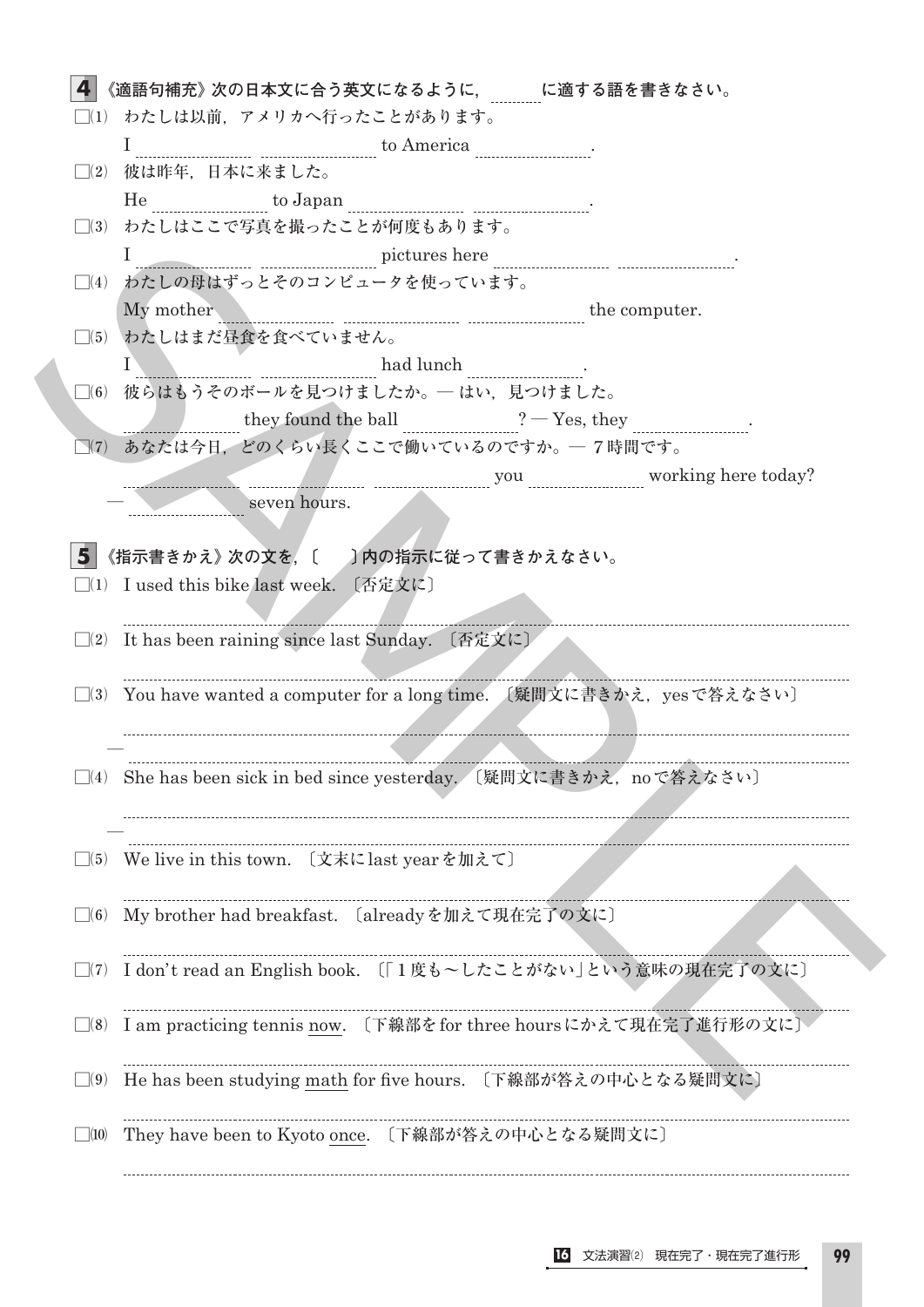| $\Box(1)$ A:          | 《対話文中適語補充》次の各組がAとBとの対話になるように, に適する語を書きなさい。<br>www.com/watch?headlends.com/watch?headlends.com/watch?headlends?headlends?headlends?headlends?headlends?headle |
|-----------------------|--------------------------------------------------------------------------------------------------------------------------------------------------------------|
|                       | B:<br>Yes, he                                                                                                                                                |
| $\Box(2)$             | they had dinner yet?<br>A :                                                                                                                                  |
|                       | B:<br>No, they                                                                                                                                               |
| $\Box(3)$ A:          |                                                                                                                                                              |
|                       | you will be doing your homework for two hours?<br>$B$ :<br>No, I haven't.                                                                                    |
| $\Box(4)$             | your brother worked for the bank?<br>$A$ :                                                                                                                   |
|                       | For six years.<br>$\mathbf{B}$ :                                                                                                                             |
| $\Box(5)$             | A:<br>have they been to Japan?                                                                                                                               |
|                       | $B$ :<br>Twice.                                                                                                                                              |
|                       |                                                                                                                                                              |
|                       | 《語句整序》次の日本文に合う英文になるように,(  )内の語句を並べかえなさい。                                                                                                                     |
|                       | □(1) 彼女は今,夕食を作っているところです。                                                                                                                                     |
|                       | (making / dinner / is / she) now.                                                                                                                            |
|                       |                                                                                                                                                              |
| $\Box(2)$             | わたしは1度も馬に乗ったことがありません。                                                                                                                                        |
|                       | $(\text{never}/\text{a} \text{ horse}/I/\text{ridden}/\text{have})$ .                                                                                        |
|                       |                                                                                                                                                              |
|                       | □(3) この本は若い人々に読まれています。                                                                                                                                       |
|                       | $(i s / people / by / this book / young / read).$                                                                                                            |
|                       |                                                                                                                                                              |
| $\Box(4)$             | 彼はけさからずっとケーキを作っているのですか。                                                                                                                                      |
|                       | $(since / has / been / a cake / he / making) this morning?$                                                                                                  |
|                       |                                                                                                                                                              |
|                       |                                                                                                                                                              |
| 8                     | 《語句整序 (1語不要)》次の日本文に合う英文になるように, ( ̄ ̄) 内の語句を並べかえなさい。た                                                                                                         |
|                       | だし、それぞれ1つずつ不要なものが含まれています。                                                                                                                                    |
|                       | □(1) わたしはちょうどいすを作ったところです。                                                                                                                                    |
|                       | $(yet / made / have / just / a chair / I)$ .                                                                                                                 |
|                       |                                                                                                                                                              |
| $\bigcap_{i=1}^n (2)$ | わたしの母はずっとその手紙を読んでいます。                                                                                                                                        |
|                       | $\left($ be / reading / been / the letter / has / my mother $\right)$ .                                                                                      |
|                       |                                                                                                                                                              |
| $\Box(3)$             | その生徒たちは今、昼食を食べているところですか。                                                                                                                                     |
|                       | (having / the students / are / have / lunch ) now?                                                                                                           |
|                       |                                                                                                                                                              |
|                       |                                                                                                                                                              |
|                       | □⑷ 彼は彼の帽子をなくしてしまいました。<br>$(his cap / he / lost / losing / has)$ .                                                                                            |